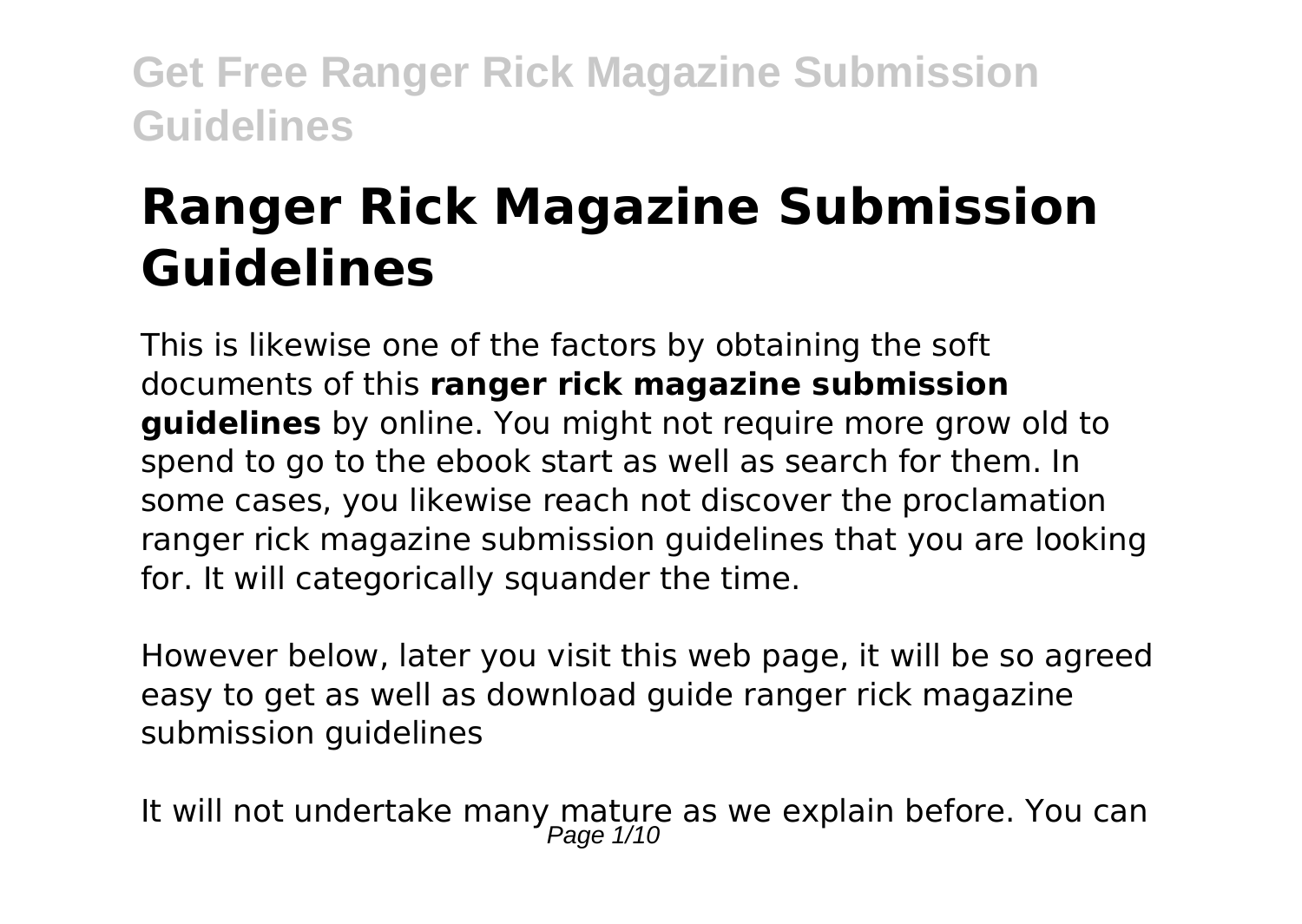complete it even though feint something else at house and even in your workplace. fittingly easy! So, are you question? Just exercise just what we allow under as without difficulty as evaluation **ranger rick magazine submission guidelines** what you in the same way as to read!

Open Culture is best suited for students who are looking for eBooks related to their course. The site offers more than 800 free eBooks for students and it also features the classic fiction books by famous authors like, William Shakespear, Stefen Zwaig, etc. that gives them an edge on literature. Created by real editors, the category list is frequently updated.

#### **Ranger Rick Magazine Submission Guidelines**

Description: Ranger Rick is a monthly magazine for kids aged 7 and up. Each 48-page issue is loaded with colorful animal photos, funny drawings, and exciting stories that turn kids on to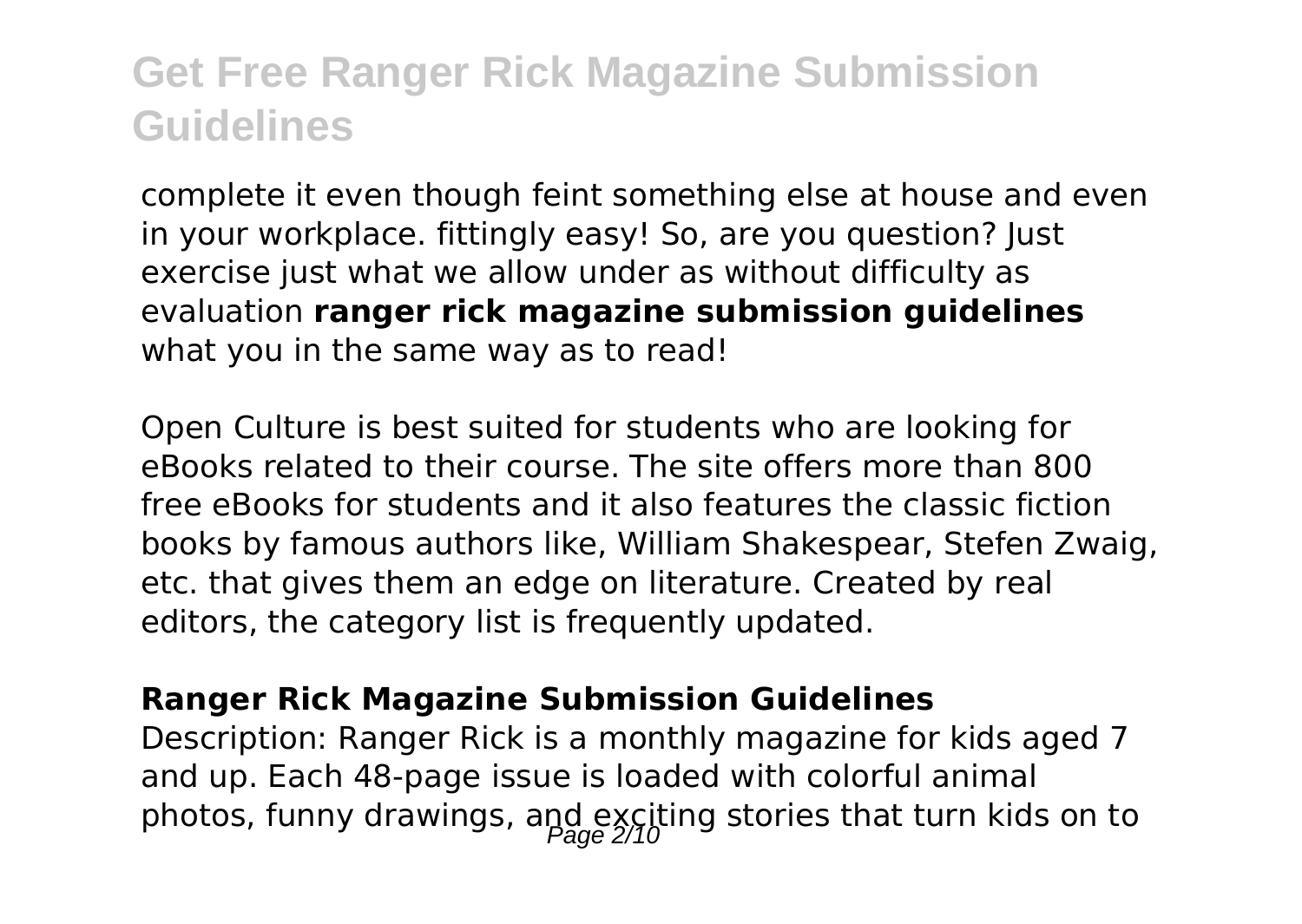nature, outdoor adventure, and helping the environment. More Guidelines of Interest Quilter's World: Quilters ...

#### **Ranger Rick: Submissions Information**

Uniting all Americans to ensure wildlife thrive in a rapidly changing world. PO Box 1583, Merrifield, VA 22116-1583. 800.611.1599

#### **Magazines - NWF | Ranger Rick**

50+ Years of Inspiring Children to Love Wildlife. RANGER RICK is packed with awesome animal facts, stories, and photos; comic adventures; wildlife puzzles, riddles, contests, and crafts; plus, outdoor discoveries to share with friends and family.

#### **Ranger Rick - NWF | Ranger Rick**

submissions. Video Submissions submissions, video, Video Submissions. The National Wildlife Federation. Uniting all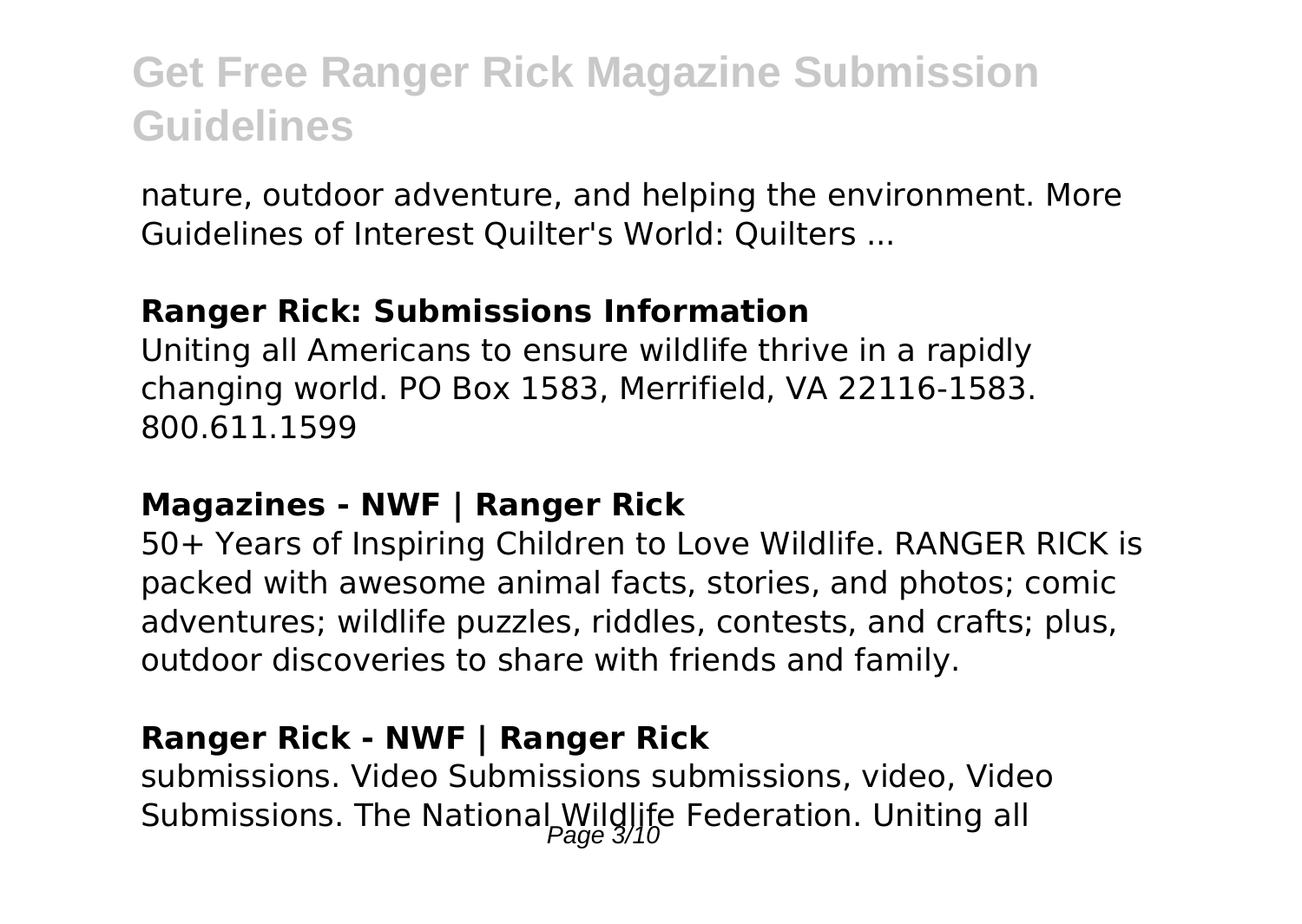Americans to ensure wildlife thrive in a rapidly changing world. PO Box 1583, Merrifield, VA 22116-1583. 800.611.1599. View NationalWildlife's profile on Facebook;

#### **submissions Archives - NWF | Ranger Rick**

By checking 'I agree' you agree to the Official Rules and grant NWF a royalty-free, worldwide, perpetual license for the photograph and artwork to be published in the Ranger Rick Jr. magazine and on the Ranger Rick Jr. website. No payment will be made to you for the use of photograph(s) or artwork submitted by you.

#### **Ricky's Mail - NWF | Ranger Rick**

RANGER RICK JR. is filled with fun, age-appropriate animal facts, stories, and photos; exciting outdoor activities; and lots of games, crafts, and recipes. Great for beginning readers! Subscribe to Ranger Rick Jr Today!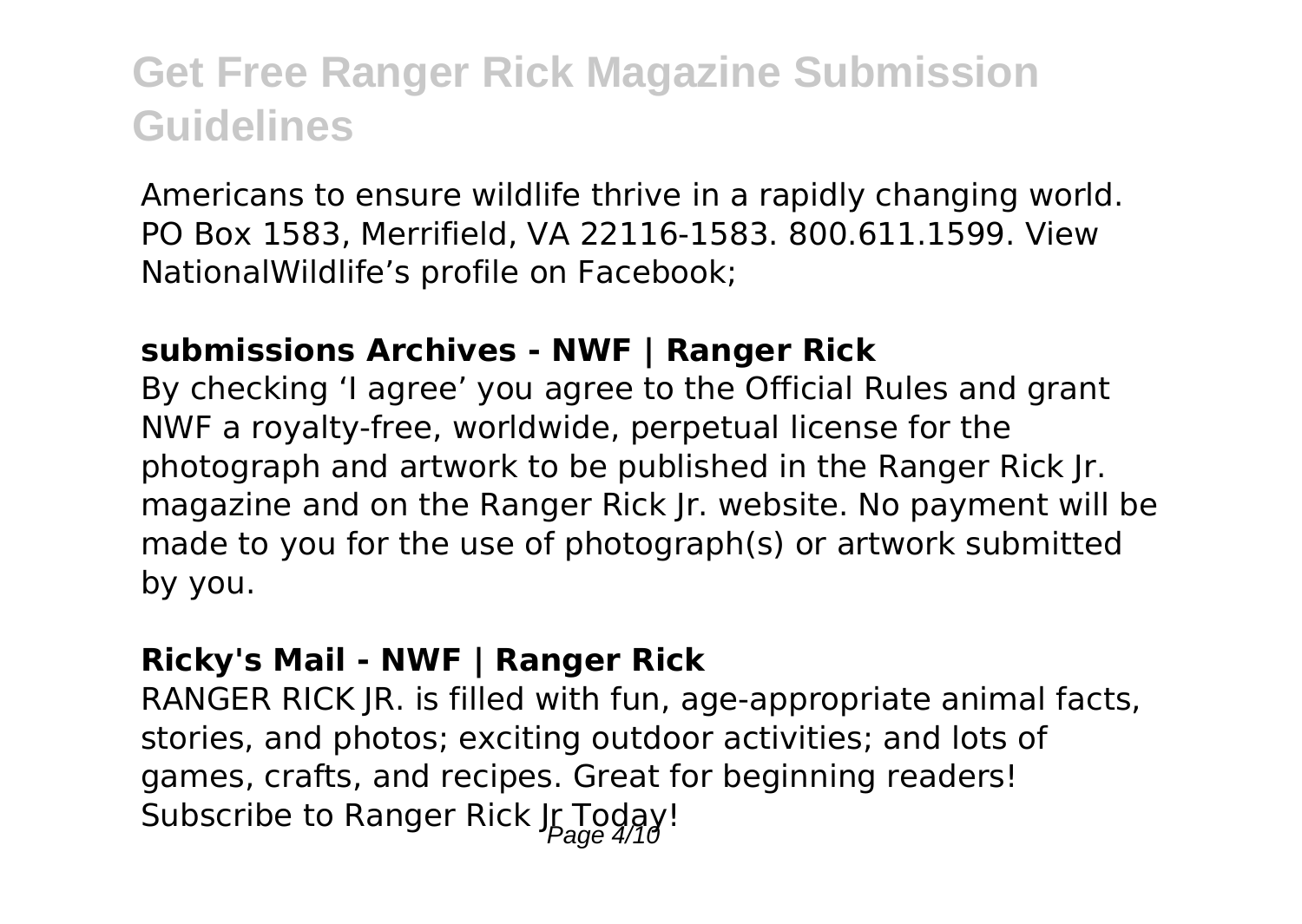### **Ranger Rick Jr. - NWF | Ranger Rick**

9. Ranger Rick. For over 50 years, Ranger Rick has inspired children with a love of nature and wildlife. Published by the National Wildlife Federation, this magazine for kids age 7 and up offers an array of nature-themed photos, stories, facts, and activities.

#### **15 Best Magazine Subscriptions for Kids of All Ages**

If yours is selected, I'll include your name as the contributor for your line. Email your submissions to evelyn.christensen@gmail.com. New Magazines • The National Wildlife Federation, publisher of the popular Ranger Rick magazine, has a brand new magazine for younger children, ages 4-7, called Ranger Rick Jr.

### **Writing for Children's Magazines - An Ezine**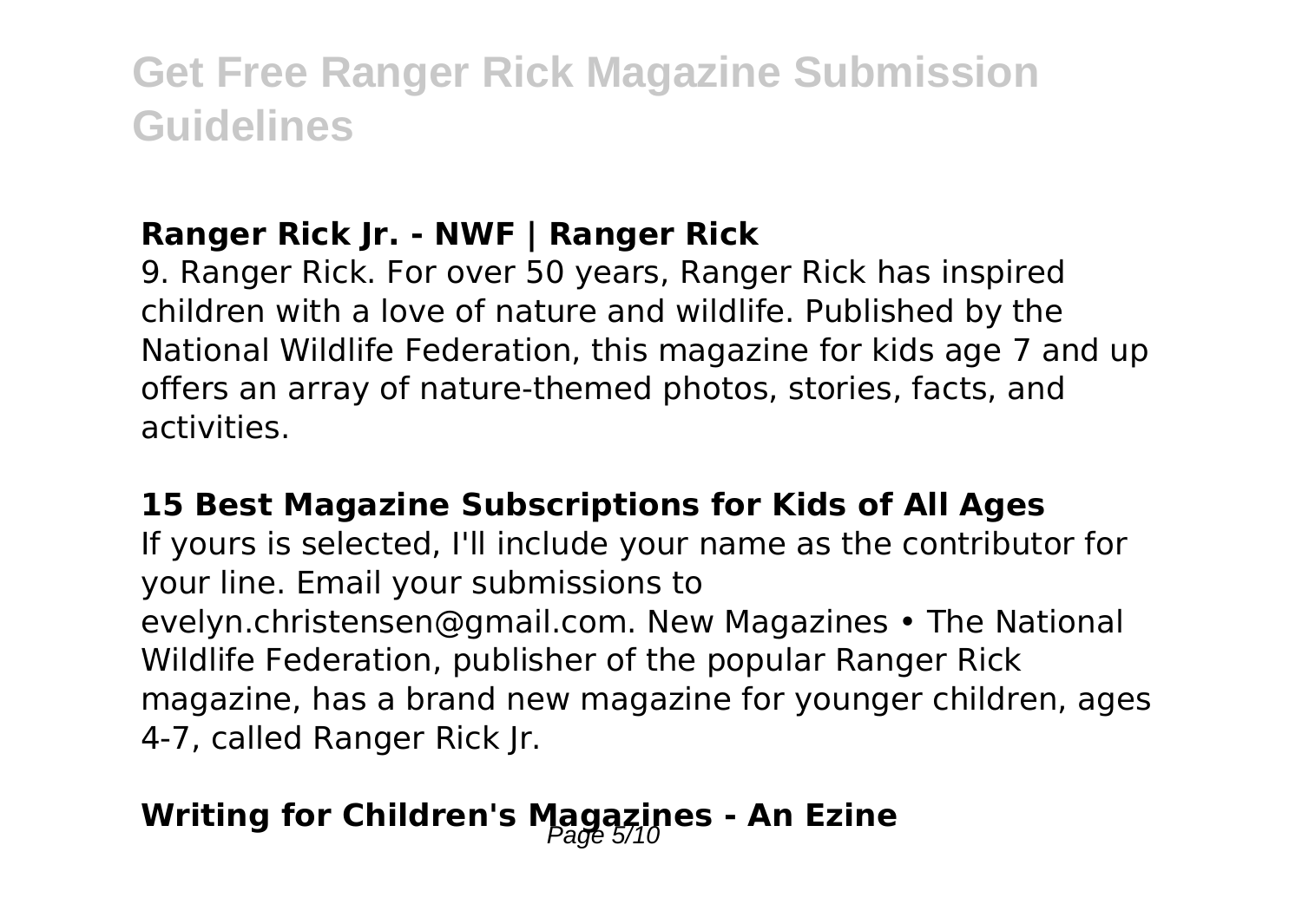Uniting all Americans to ensure wildlife thrive in a rapidly changing world. PO Box 1583, Merrifield, VA 22116-1583. 800.611.1599

#### **Photo Contest - NWF | Ranger Rick**

Ranger Rick, Ranger Rick Jr., and Ranger Rick Cub received Gold Awards for editorial and design excellence from the Parents' Choice Foundation! Learn what the judges had to say about us. ...

#### **Home - NWF | Ranger Rick**

All unsolicited submissions should be sent to photos@nwf.org. Submissions should contain no more than 20 images. Emails should be no larger than 35mb.

#### **National Wildlife's Photographer Guidelines**

Welcome to our collection of submissions guidelines for writers.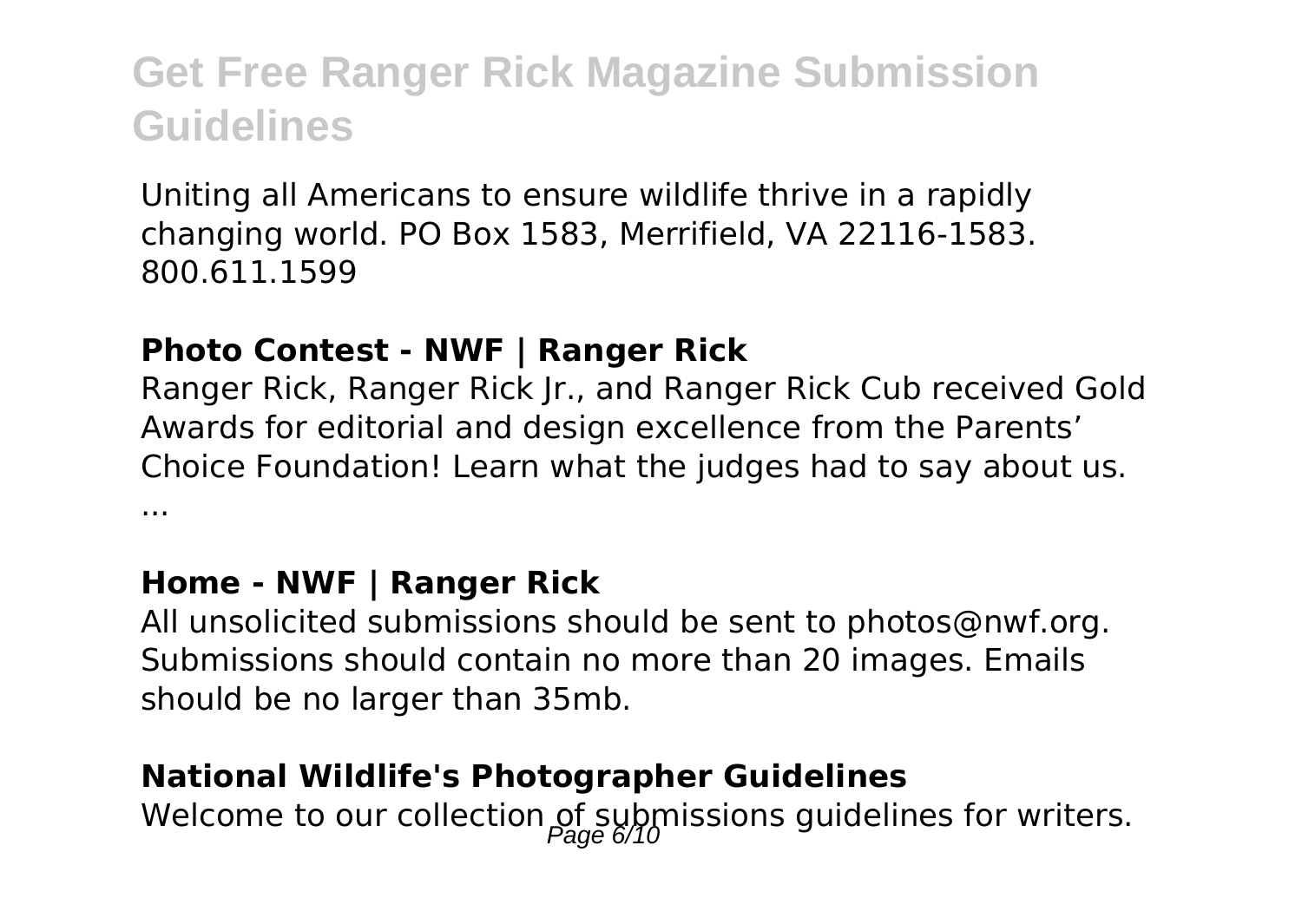Here you will find publications looking for short story submissions, poetry submissions, nonfiction articles, manuscripts and more. You can find all the paying market listings here. You can also use the alphabetical lists and browse options below.

#### **Submissions Guidelines Database - Find the latest markets ...**

Headquarters. National Wildlife Federation 11100 Wildlife Center Drive Reston, VA 20190. Customer Service. Monday-Friday, 9 a.m. to 7 p.m. EST Member Services: 1-800-822-9919

#### **Contact Us | National Wildlife Federation**

Submit specifically to one of our two magazines–Humpty Dumptyor Jack and Jill–not U.S. Kids. MANUSCRIPT FORMAT. Manuscripts must be typewritten and double-spaced. The author's name, address, phone number, email address, date of submission, and word count should appear on the first page of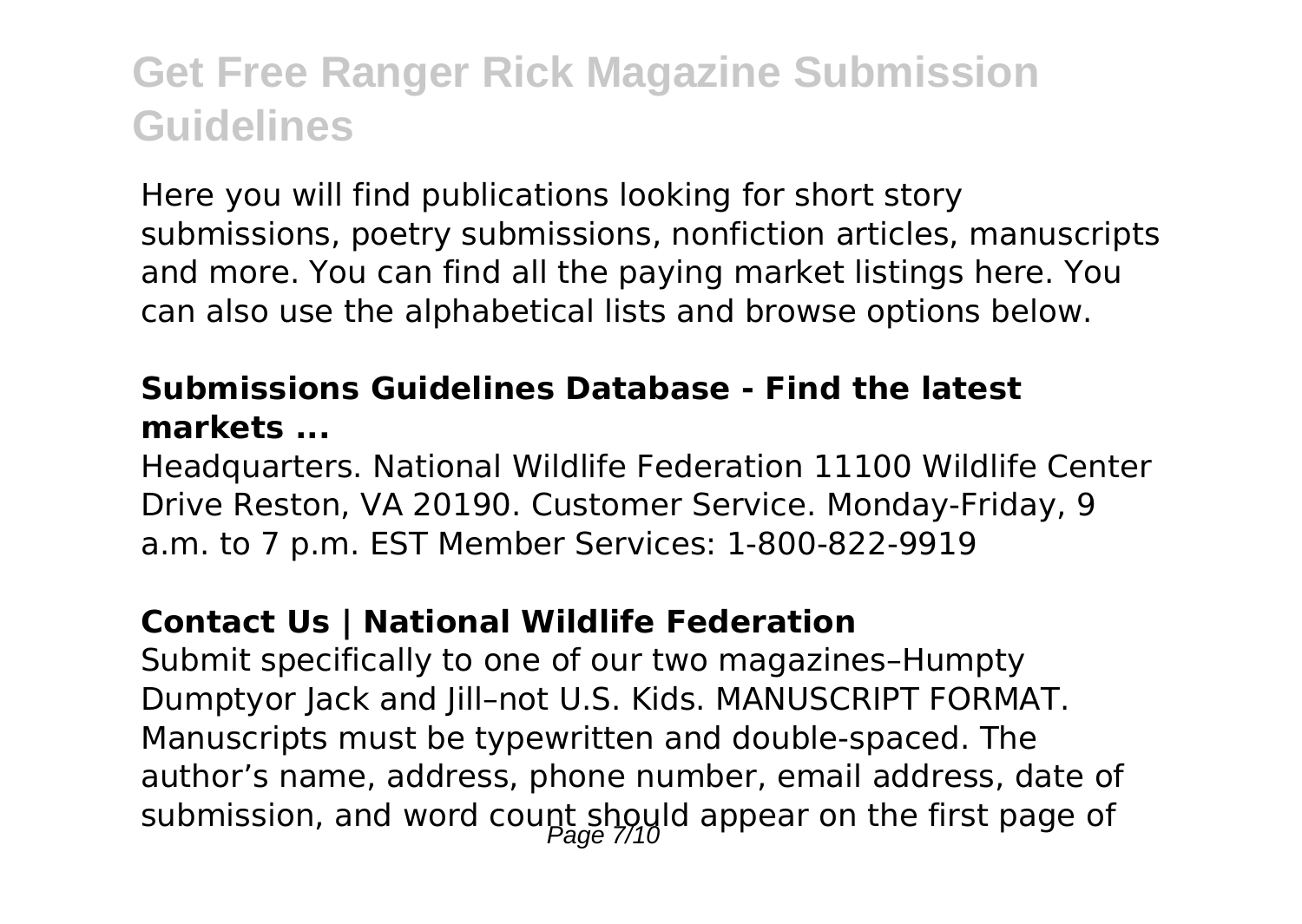the manuscript.

**Writers' Guidelines | U.S. Kids - U.S. Kids | Magazines ...** Nature Friend Magazine is a creation-based, monthly nature magazine for children that the whole family will enjoy. Each issue costs less than one fast-food meal, feeds the whole family, and the calories are lower! Nature Friend is free of external advertisements.. Back Issues // Sample Issues. Study Guides // Hardbound Volumes

#### **Writer's Guide for Freelance Writers // Nature Friend Magazine**

The editors accept practical, modern, and historical fiction, along with humor, mysteries, fantasy, and sci-fi. Length: up to 5,000 words. In nonfiction, the editors like first-person experiences of curiosity to teen and adolescent readers. The editors will review serious, humorous, rhyming or free verse poetry.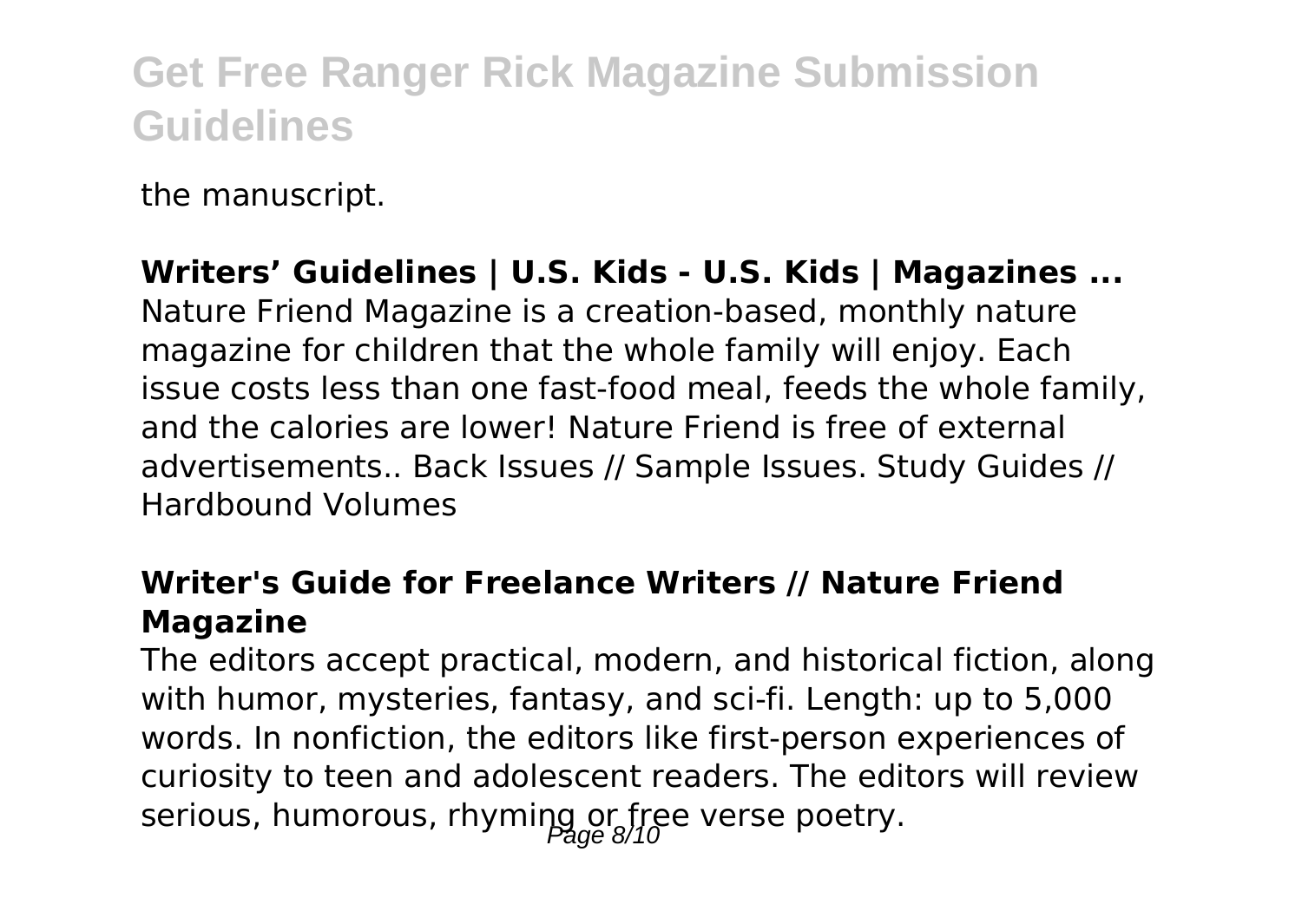#### **Children Publications Guidelines | FreelanceWriting**

Ranger Rick, originally Ranger Rick's Nature Magazine, is a children's nature magazine that is published by the United States National Wildlife Federation. The magazine offers feature articles and activities for children, ages 7 and up, in order to spark their interest in the outdoors and become more actively involved in the environment. The magazine's primary intention is to instill a passion ...

#### **Ranger Rick - Wikipedia**

Uniting all Americans to ensure wildlife thrive in a rapidly changing world. PO Box 1583, Merrifield, VA 22116-1583

#### **Home - Ranger Rick | Zoobooks**

Writers new to ASK should also provide a resume and two writing samples, including at least 200 words of unedited copy on any